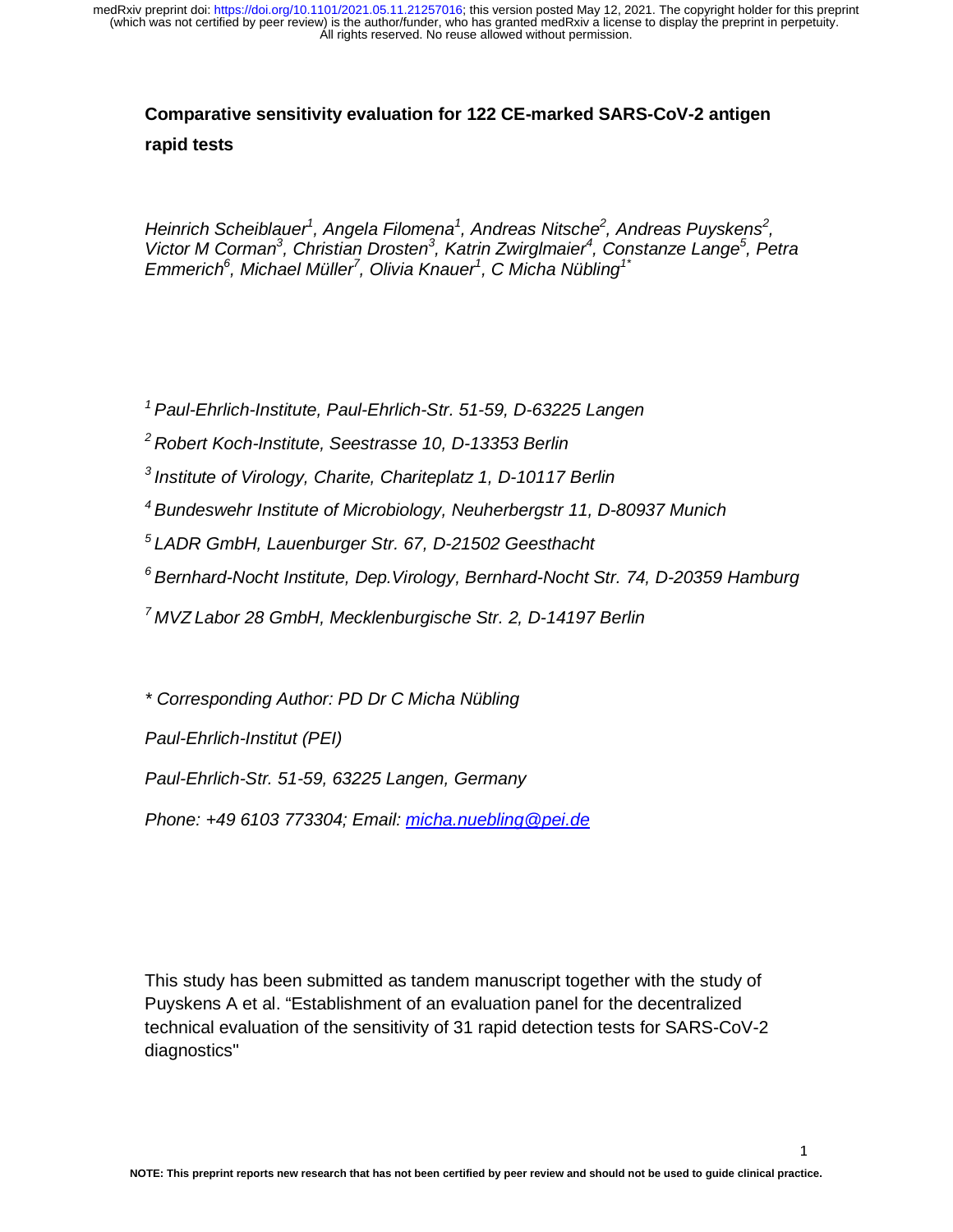## **Abstract**

## **Objective**

Independent evaluation of the sensitivity of CE-marked SARS-CoV-2 antigen rapid diagnostic tests (Ag RDT) offered in Germany.

## Method

The sensitivity of 122 Ag RDT was adressed using a common evaluation panel. Minimum sensitivity of 75% for panel members with CT<25 was used for differentiation of devices eligible for reimbursement in in the German healthcare system.

## Results

The sensitivity of different SARS-CoV-2 Ag RDT varied over a wide range. The sensitivity limit of 75% for panel members with CT <25 was met by 96 of the 122 tests evaluated; 26 tests exhibited lower sensitivity, few of which were completely failing. Some devices exhibited high sensitivity, e.g. 100% for CT<30.

## **Conclusion**

This comparative evaluation succeeded to distinguish less sensitive from better performing Ag RDT. Most of the Ag RDT evaluated appear to be suitable for fast identification of acute infections associated with high viral loads. Market access of SARS-CoV-2 Ag RDT should be based on minimal requirements for sensitivity and specificity.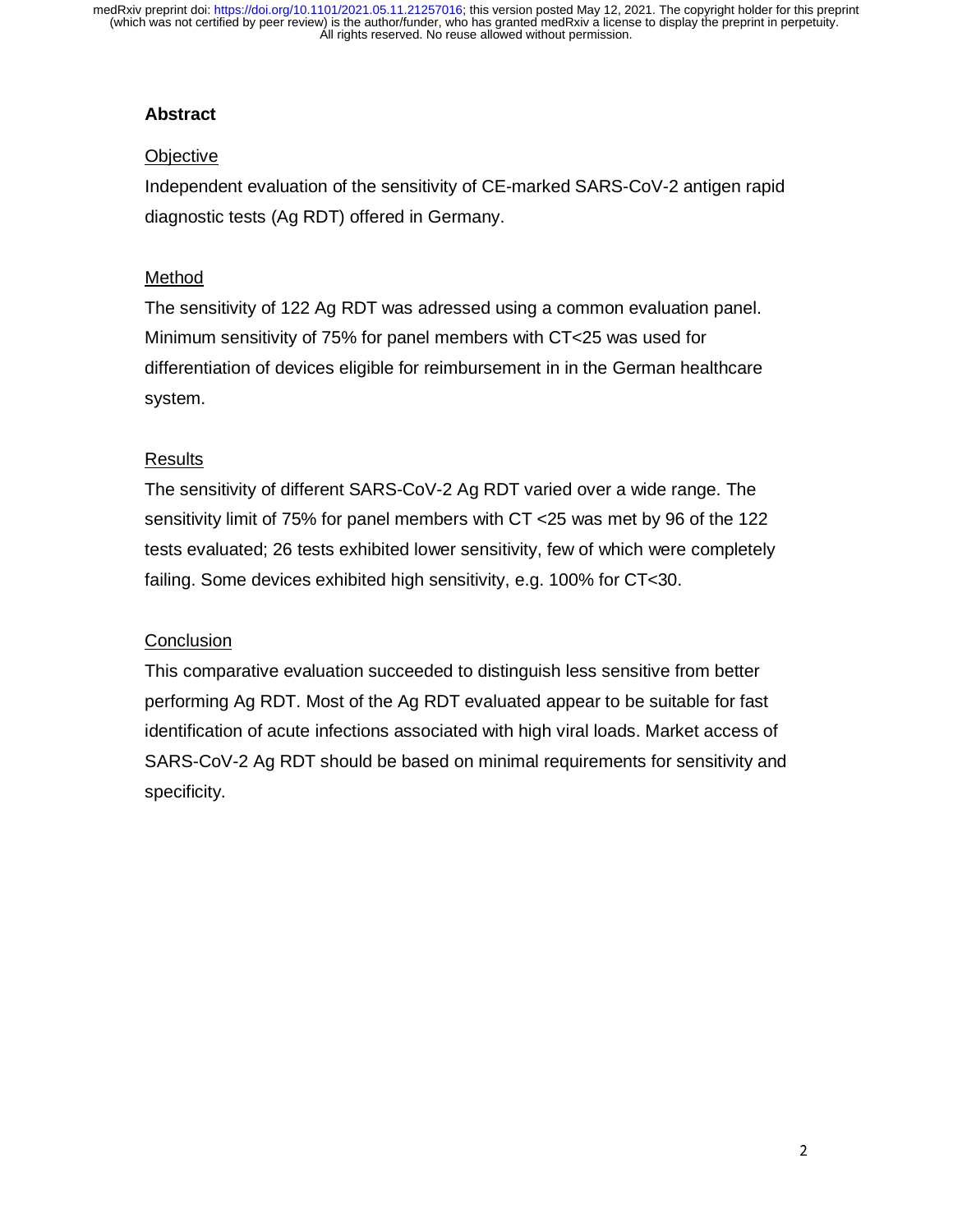## **Introduction**

A large number of antigen-detecting rapid diagnostic tests (Ag RDTs) for SARS-CoV-2 are available on the European market, both for professional use and as self-tests. Rapid tests are based on lateral flow immunochromatography using antibodies against SARS-CoV-2 proteins (antigens), present in respiratory tract specimens. By far most Ag RDTs target the viral nucleoprotein (N), only very few assays work with spike protein (S) detection. Viral variants of concern (VOC) have been described mainly for the S gene, leaving the vast majority of SARS-CoV-2 Ag RDT unaffected; however, the few SARS-CoV-2 Ag RDT based on spike protein detection should be checked at regular intervals for potential deficiencies. While PCR is still the gold standard for virus detection, there is an increasing evidence that infectivity by respiratory secretions correlates with high viral loads present in the early phase of infection, e.g. before and after (0-10 days) onset of symptoms. Thus Ag RDTs allow rapid identification of acutely infected and potentially infectious individuals facilitating fast decisions on containment of virus spread, patient care, isolation and contact tracing. Furthermore, Ag RDTs may save limited reagents of more sensitive molecular diagnostics to serve other diagnostic needs, e.g. disease management or confirmation of Ag RDT reactive results.

In the European Union (EU), regulatory requirements for SARS-CoV-2 *in vitro* diagnostic medical devices (IVD) are defined by the IVD Directive 98/79/EC (IVDD) and have to be addressed by the manufacturer prior to access to the EU Common Market. However, certification (CE-marking) of SARS-CoV-2 diagnostics is currently done solely by the manufacturer (self-certification), without third party intervention. The exception are SARS-CoV-2 self-tests, where a notified body has to assess the lay person studies. However, due to the urgency in the Corona situation a national derogation can be agreed by the national Competent Authority, e. g. based on the performance of an identical test for professional use. From May 2022 the IVDD will be replaced by the IVD Regulation (EU) 2017/746 (IVDR) where a risk-based classification of IVDs is the basis for the scrutiny of their assessment (1). SARS-CoV-2 IVD will belong to the high-risk devices (class D) under the IVDR, requiring a Notified Body both for certification of the manufacturer`s quality management system and for assessment of the technical documentation of the device. Furthermore, EU reference laboratories (EURL) will be responsible for independent laboratory testing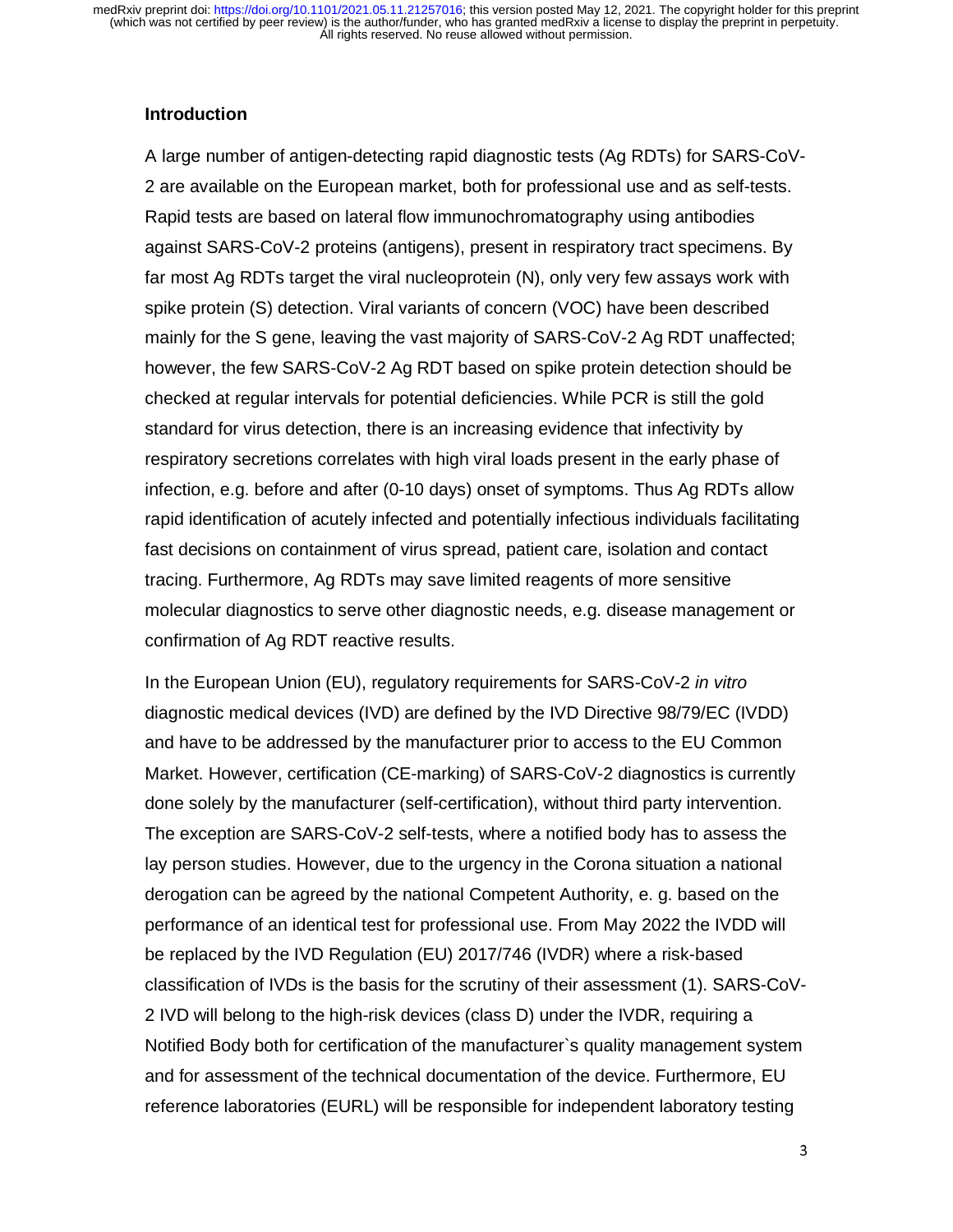of class D devices to verify performance features and to assure batch to batch consistency.

However, at the time being independent evaluations of SARS-CoV-2 Ag RDT that allow conclusions on their performance are largely missing.

In the current situation with absence of strict regulatory requirements for most SARS-CoV-2 IVD, the German Ministry of Health decided to link the reimbursement of SARS-CoV-2 Ag RDT to provision of evidence of essential quality features of these assays. This evidence consisted of two parts: 1) provision by the manufacturer of evidence for compliance with minimum criteria, and 2) successful independent laboratory evaluation. Minimum criteria for sensitivity and specificity were jointly defined by Paul-Ehrlich-Institut (PEI) and Robert Koch Institut (RKI), two governmental authorities in Germany (2). Manufacturers or distributors of SARS-CoV-2 Ag RDT document for the respective SARS-CoV-2 Ag RDT compliance with these minimum criteria before the device can be listed as eligible for reimbursement on a dedicated webpage of Bundesinstitut für Arzneimittel und Medizinprodukte (BfArM), another governmental authority (3).

Devices were selected from the BfArM list for the comparative evaluation performed by PEI/RKI. The aim of this comparative evaluation was to both determine the "state of art" sensitivity of proficient devices and identify devices not reaching the minimum sensitivity level. Subsequently, devices with sensitivity below "state of the art" were removed from the BfArM list while all devices with successful evaluation outcome were published on PEI webpage (4). In the meantime more than 120 SARS-CoV-2 Ag-RDT have been evaluated in direct comparison using common SARS-CoV-2 specimens. The outcome and conclusions of this study are summarized in this manuscript.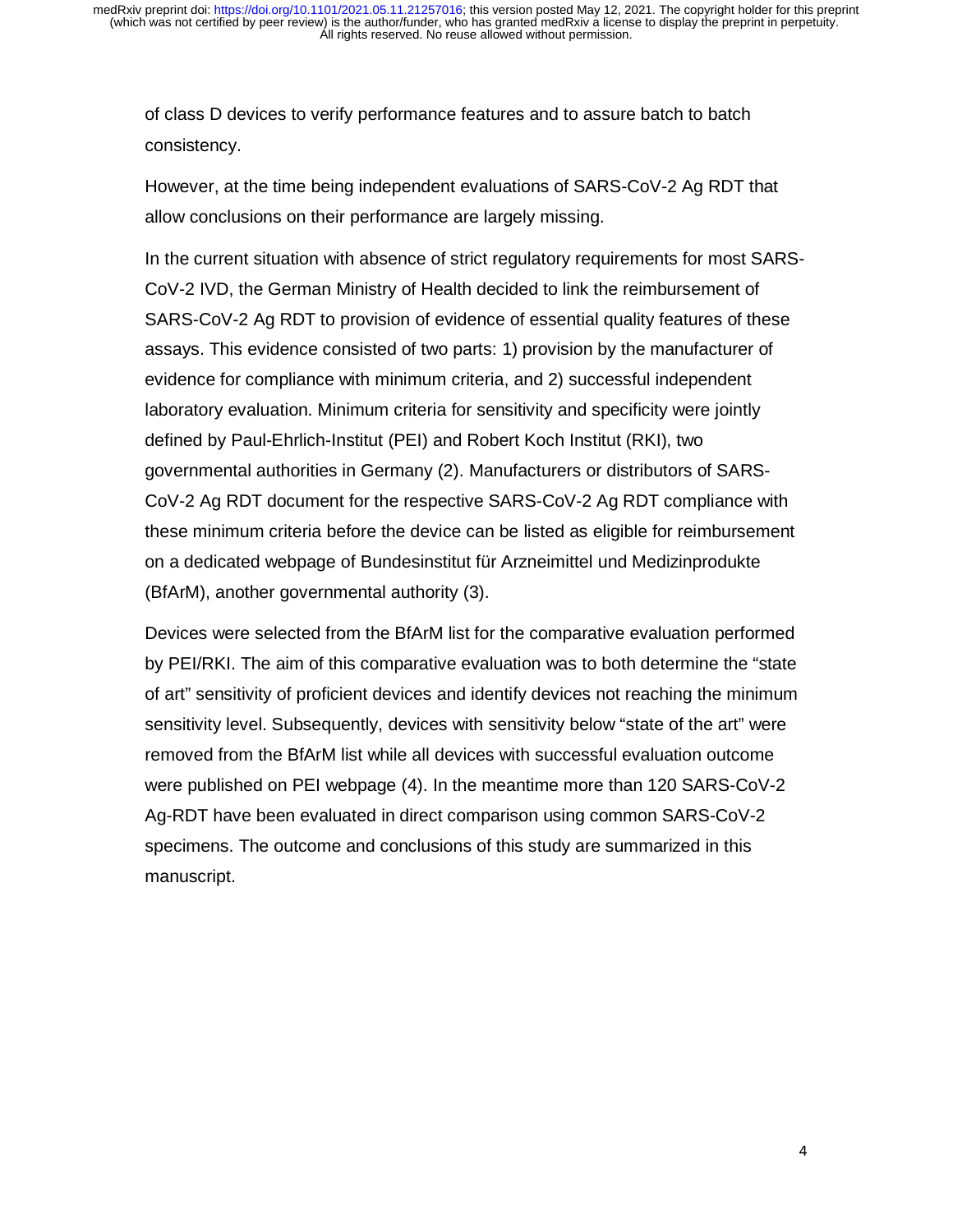## **Materials and Methods**

## Evaluation panel

Detailed characterization of the evaluation panel has been described by Puyskens et al. in the tandem publication to this study. In short, pools from nasopharyngeal and oropharyngeal swabs were prepared as random mixtures obtained from up to 10 swabs. While dry swabs were directly eluted in phosphate buffered saline (PBS), the residual amount virus transport media (VTM) contained in moist swabs was diluted in PBS. Care was taken not to use VTM containing the protein denaturing component guanidinium.

Individual pools are composed of samples with similar SARS-CoV-2 concentrations, expressed as cycle threshold (CT) values of semiquantitative PCR. In total 50 different pools were defined as members of the evaluation panel and stored as 500 µl aliquots at -80°C. The CT of each panel member was determined by PCR, and the putative number of RNA copies calculated with the aid of the reference preparations distributed by the German external quality assessment (EQA) provider INSTAND e. V. (5). Furthermore, presence of infectious virus detectable by propagation in Vero cell culture was determined for the individual pools.

The whole evaluation panel may be subdivided into three subgroups: panel members, which are characterized by very high (CT 17-25; 18 pools), high (CT 25- 30; 23 pools) or moderate (CT 30-36; 9 pools) viral load. During the comparative evaluation 4 panel members of the original panel had to be replaced, resulting in a slight shift of subgroups composition in the resulting panel version 2: 17 pools covering the CT-range 17-25, 23 pools the CT range 25-30 and 10 pools the CT range 30-36.

## Antigen stability

Real-time antigen stability in panel members was investigated using quantitative SARS-CoV-2 ELISA Lumipulse G SARS-CoV-2 Ag (Fujirebio Inc., Shinjuku-ku, Tokyo, Japan). Panel members were tested after initial thawing and throughout one week incubation at 4°C. Furthermore, potential impact of additional freeze/thaw cycle was addressed.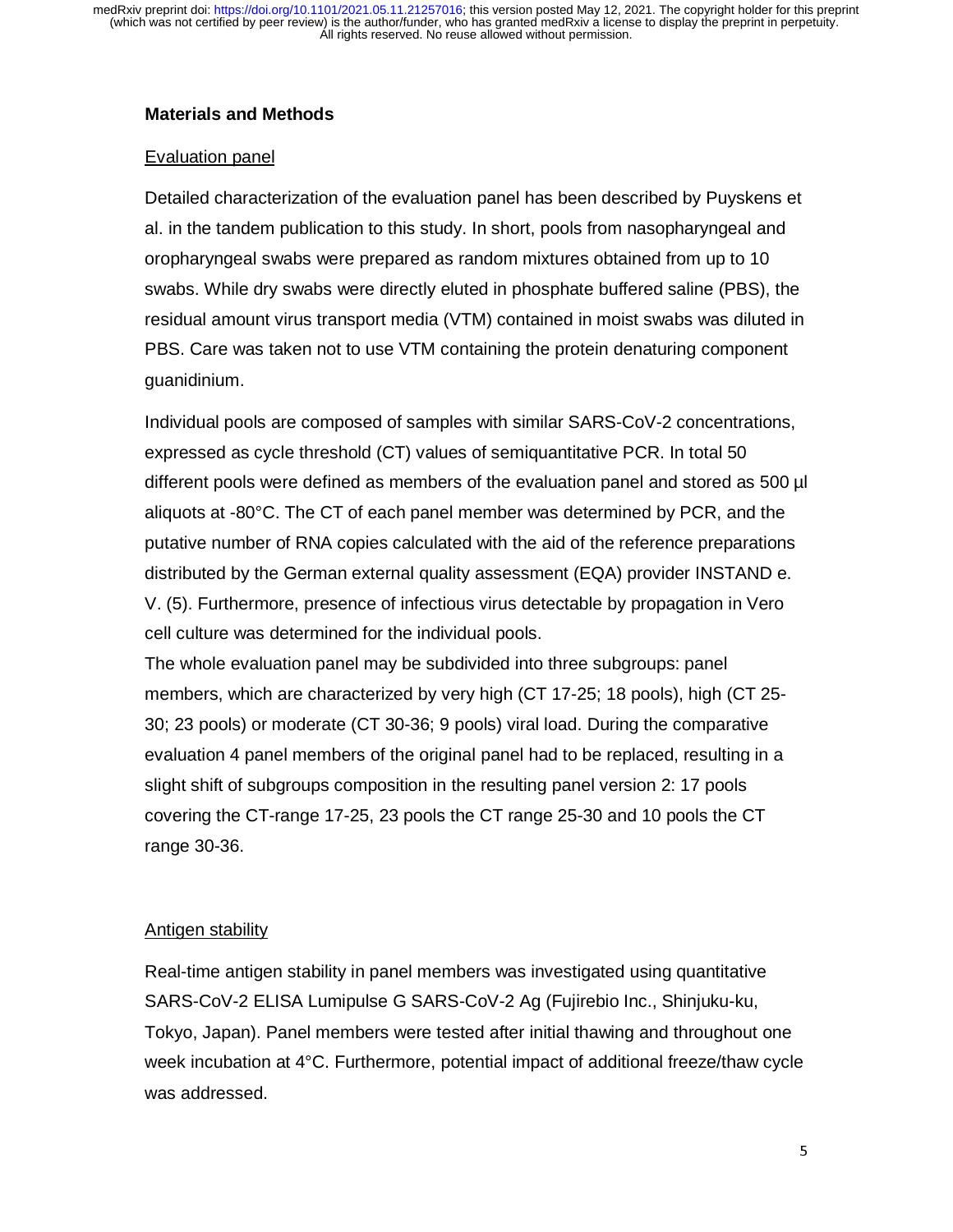#### Comparative evaluation

In the beginning of the comparative evaluation, laboratories participating in the comparative evaluation included the Robert Koch-Institute, the Paul-Ehrlich-Institute, the Nationales Konsiliarlaboratorium für Coronaviren (Charité), the Bundeswehr Institute of Microbiology, the Bernhard-Nocht-Institut für Tropenmedizin, and laboratories of the association ALM (Akkreditierte Labors in der Medizin). At a later stage, because of the massively increasing work load, the evaluation was continued mainly by PEI and RKI. Panels were shipped on dry ice and, once thawed, 50 µl aliquots were prepared, kept at 4°C and used within 5 days, without further freeze / thaw step. For each Ag RDT and panel member, the 50 µl aliquot was completely absorbed using the specimen collection device, e.g. swab, provided with the respective test. The swabs were then eluted in the test-specific buffer, strictly following the respective instructions for use (IFU). After applying the sample/buffer solution onto the test cassette and incubation, visual read out of control and target lines was done independently by two lab technicians, with potential discrepant results preliminarily interpreted as "equivocal". In favor of the tests evaluated, both reactive and equivocal results for the target line were eventually scored as positive. At PEI the test cassettes were immediately scanned using BLOTrix Reader R2L (BioSciTec GmbH) and analysed with BLOTrix 4 Cubos (B4C) software (BioSciTec GmbH), at other evaluation sites the test results were documented by photographs. Some tests were provided with reading instruments and read as per instruction manual provided.

Tests were selected from original manufacturers, as far as this information was available. Often duplicate version of the very same tests are marketed under a new test name, new manufacturer or different distributor. Repeat testing of duplicates was avoided as far as possible in order to cope with the already huge variety of different tests placed on the EU Common Market.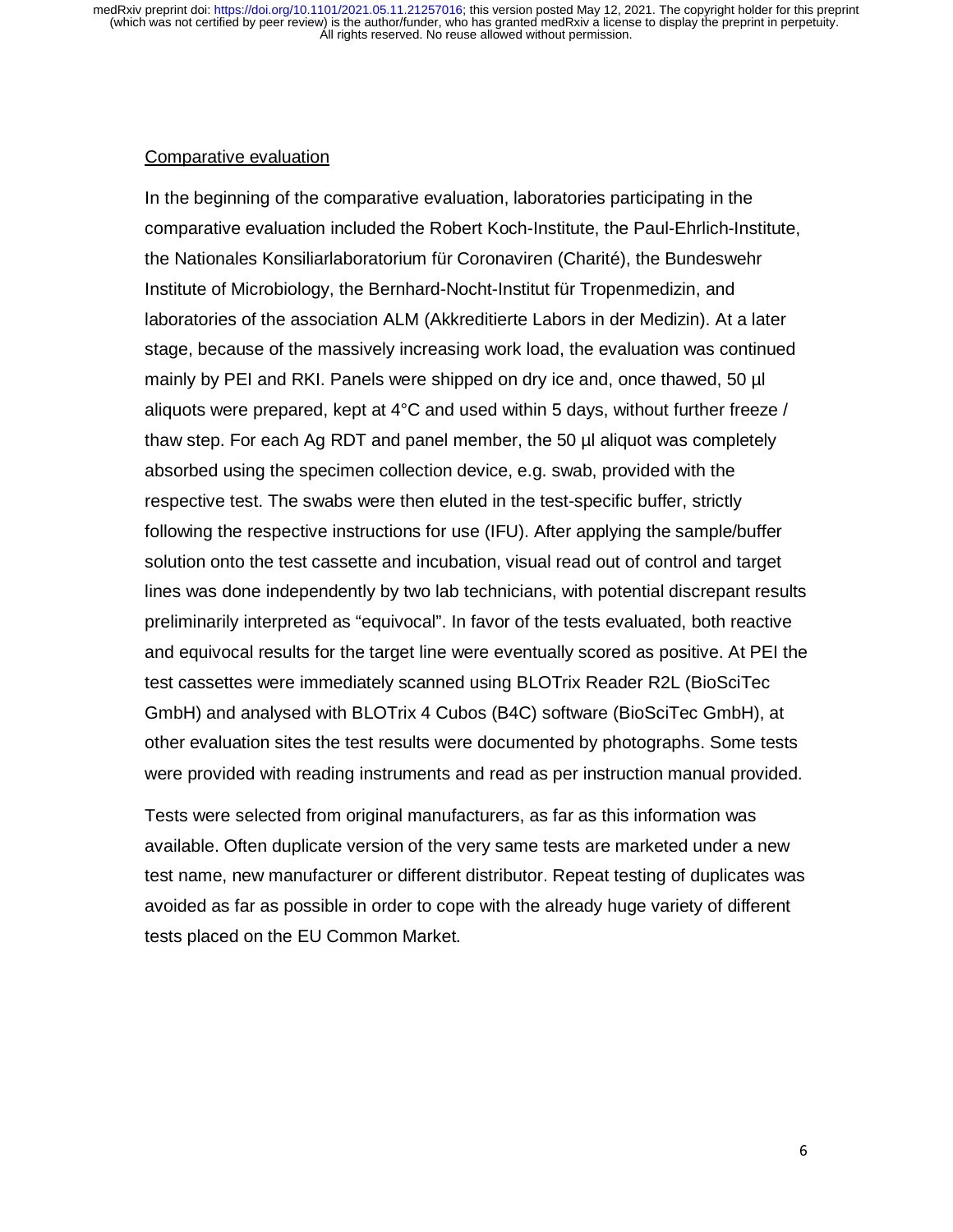## **Results**

## Characterization of the evaluation panel

Panel members spanned the CT range between 17 and 36. A specimen with an assigned SARS-CoV-2 RNA concentration of 10<sup>6</sup> RNA copies/ml provided by INSTAND corresponded to the CT value of 25. Assuming that a CT difference of 1 corresponds to a concentration factor of 2 and taking into account that the individual panel members cover a CT range from 17 to 36, the SARS-CoV-2 RNA amounts in the panel cover a concentration range from >10<sup>8</sup> to <10<sup>3</sup> copies / ml, respectively. The CT values of 20 or 30 would than correspond to approximate SARS-CoV-2 RNA concentrations of 3 x 10<sup>7</sup> or 3 x 10<sup>4</sup> copies / ml, respectively.

SARS-CoV-2 propagation in cell culture resulted in positive results for several of the low CT / high titre specimens, indicating presence of infectious virus despite the various preparation steps (more details in the tandem publication of Puyskens et al).

Stability of the analyte SARS-CoV-2 antigen in all panel members was studied under different conditions using a quantitative ELISA. While additional freeze/thaw steps had negative effect on analyte stability, there was no significant impact on the antigen content after up to 7 days storage at 4°C of the liquid 50 µl aliquots (data not shown). From one 500 µl thawed aliquot, nine to ten 50 µl aliquots were immediately filled and used within 5 days for the corresponding number of 9-10 test kits, ensuring no stability issues.

## Comparative evaluation

122 SARS-CoV-2 rapid tests were evaluated in direct comparison using the evaluation panel, with only few differences between the closely related panel versions 1 and 2. For acceptable Ag RDT performance a minimum sensitivity of 75% for the panel member subgroup with very high SARS-CoV-2 concentration (CT<25, viral load around 10 $^6$  SARS-CoV-2 RNA/ml and higher) was defined. This criterion corresponds to the detection of at least 14 of 18 subgroup positives in panel version 1 (18 members with CT<25), or 13 of 17 (17 members with CT<25 in panel version 2), respectively.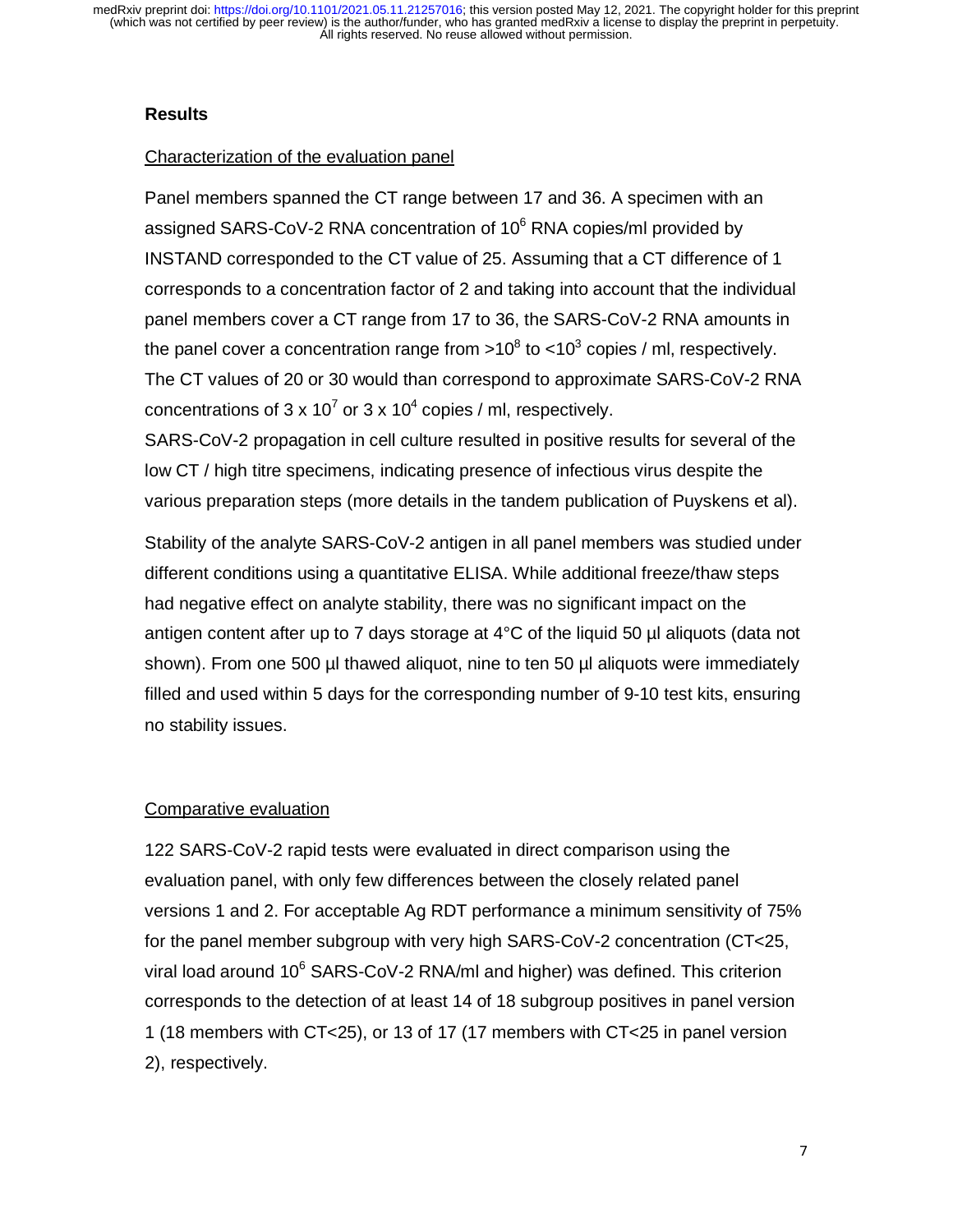Of the 122 SARS-CoV-2 Ag RDT evaluated, 96 tests (78.7%) had a sensitivity of >75% for panel members with high viral loads (CT<25; Table 1), and 26 tests (21.3%) were of lower sensitivity not meeting the sensitivity criterion (Table 2). Of the 96 tests meeting the sensitivity limit, 58 (60.4%) detected all panel members of the subgroup with CT< 25 (100% subgroup sensitivity), and another 17 tests (17.7%) exhibited a respective subgroup sensitivity of >90%. In addition, 19 tests (19.8%) showed a sensitivity of >75% even in the CT range 25-30.

The 96 tests meeting the sensitivity criteria were reactive with between 14 and 41 members of the 50 members panel (supplemental Table 1). On average throughout all successful tests, 27 panel members were reactive. Overall reactivity of SARS-CoV-2 Ag RDT strongly followed the analyte concentration throughout the panel, justifying the conclusions of this study (supplemental Table 1).

The 26 SARS-CoV-2 Ag RDT missing the sensitivity criteria either failed completely (2 tests with 0 reactives) or were reactive with 2 to 12 (average 6.3) panel members. Again, reactivity was dependent on the analyte concentration throughout the panel members (supplemental Table 2). Two tests failed because of constant faint background reactivity throughout all panel members; this background reactivity was also seen when using pure extraction buffer and was thus not caused by the panel composition (data not shown).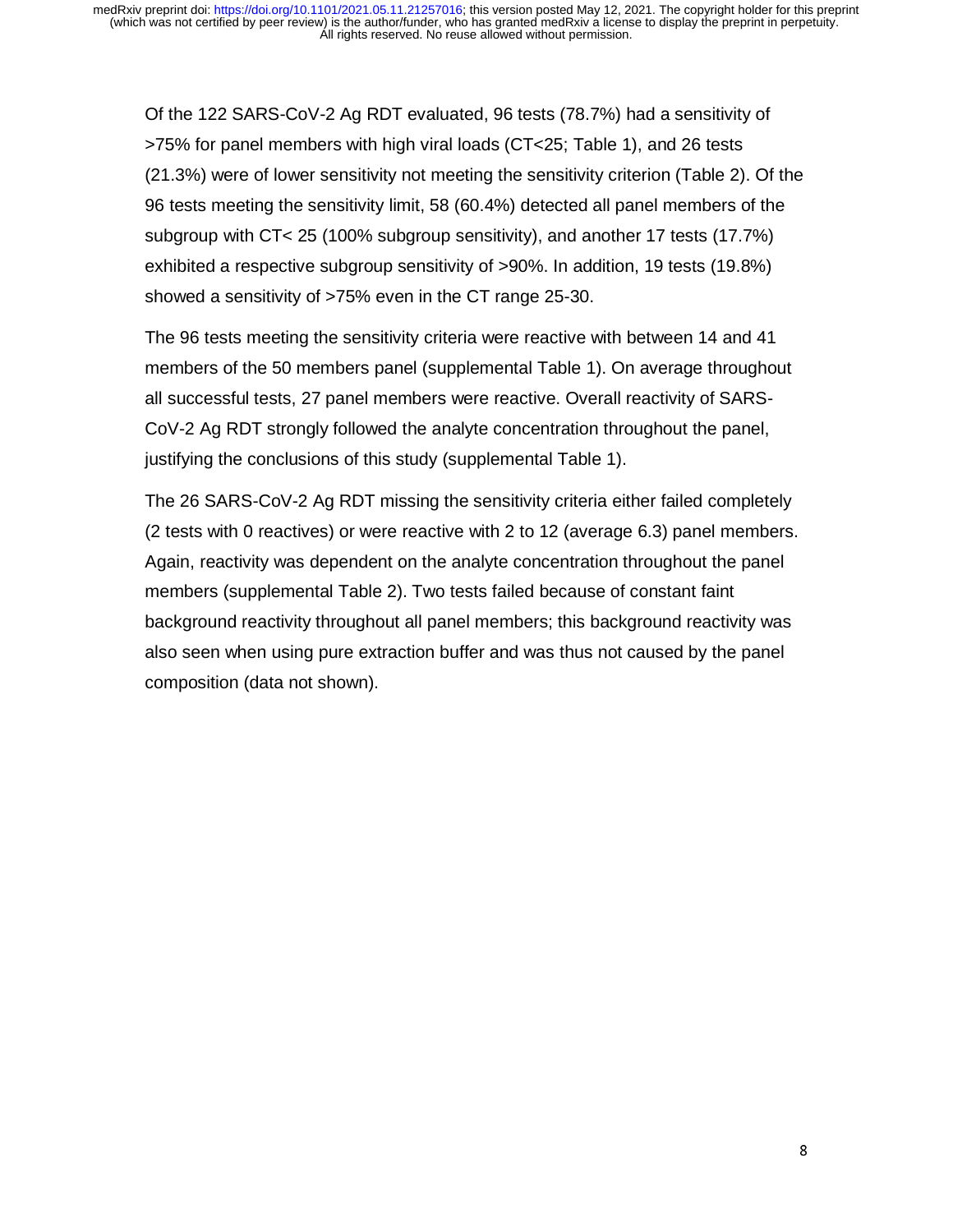## **Discussion**

There is convincing evidence that infectivity of SARS-CoV-2 correlates directly with high viral loads in respiratory specimens of acutely infected persons. It has therefore been suggested to use antigen tests rather to detect potential infectivity to help to control the spread of infection than for the purpose of clinical diagnosis. Ag RDTs are designed to detect SARS-CoV-2 antigens in respective samples and have become a key part of testing strategies in many countries since fall 2020. Hundreds of different Ag RDTs, most often of East-Asian origin, are available on the Common Market in Europe. Nearly all tests state in their IFUs sensitivity values of >90% for PCRconfirmed specimens. Such statements are unreliable and in strong contrast to the results of our study and to independent evaluations. Their only explanation is a strong preselection of high-positive specimens.

Lack of independent evaluation combined with unreliable statements of quality features led the German Ministry of Health to request a comparative evaluation of the sensitivity of test kits offered in Germany. At the time being there are no EU-wide requirements for quality features of COVID-19 IVDs such as a defined minimum sensitivity or minimum specificity, and manufacturers may themselves certify their devices to comply with basic requirements of the IVDD. Therefore, it is mainly left to individual Member States or international organizations to define minimum requirements for acceptance of respective tests.

In Germany, the Ministry of Health decided to link the reimbursement of SARS-CoV-2 Ag RDT to quality requirements to be fulfilled by acceptable devices. Minimum requirements were jointly formulated by Paul-Ehrlich-Institute and Robert Koch-Institute and state for SARS-CoV-2 Ag RDTs a minimum sensitivity of 80% for PCR positive specimens obtained within the first seven days after symptom onset; the minimum specificity was defined as >97%, and for both requirements a study population of at least 100 persons is required. Analogous requirements of SARS-CoV-2 Ag RDTs have been proposed by the World Health Organization for the emergency use listing (EUL) (6), the US Food and Drug Administration (FDA) (7), the European Center for Disease Control (ECDC) (8), the Swiss Authority Bundesamt für Gesundheit (BAG) (9) or the non-governmental Foundation for Innovative New Diagnostics (FIND) (10). With mandatory application of the EU IVD Regulation (IVDR) for SARS-CoV-2 Ag RDT their regulatory oversight will improve in near future.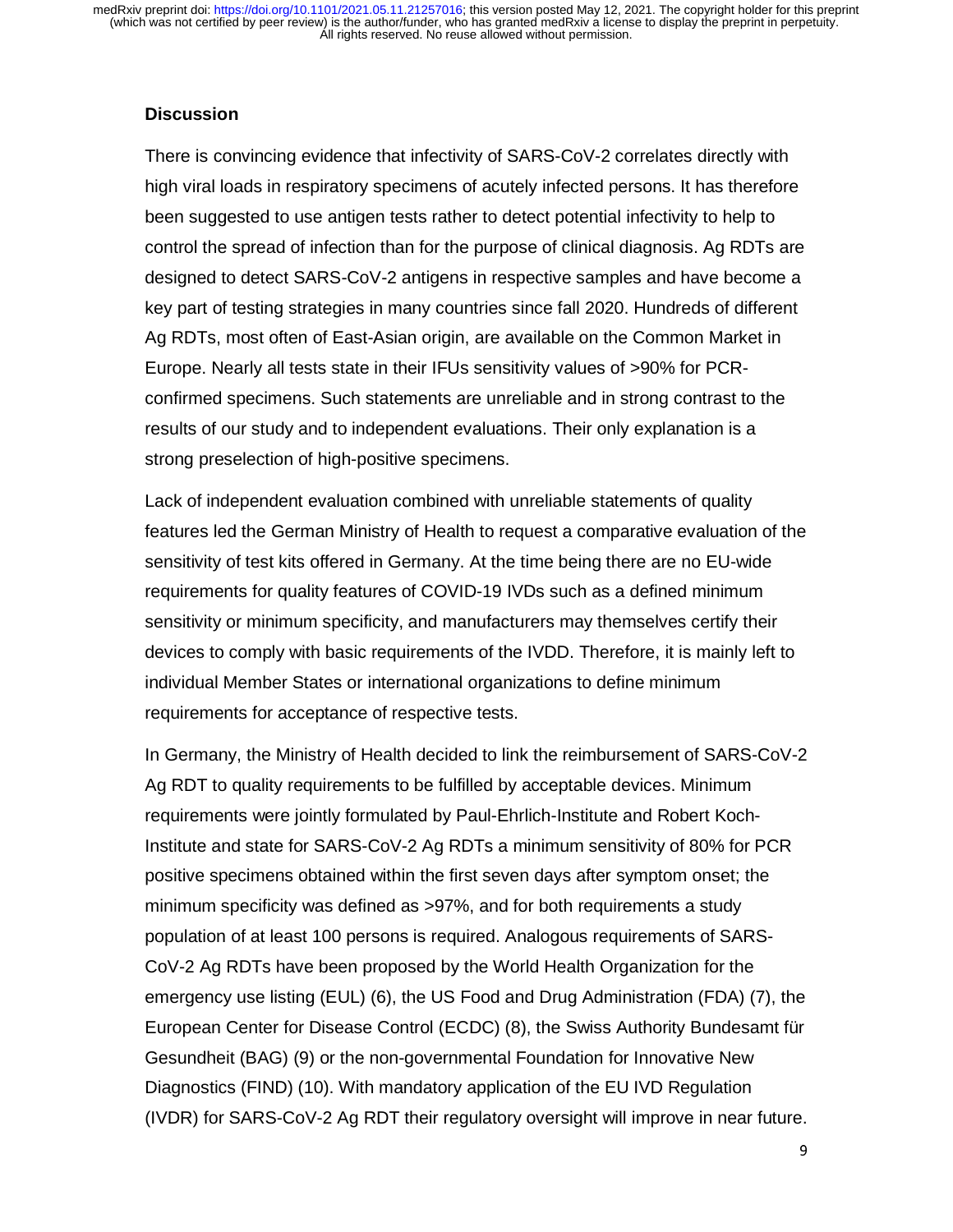In this context it might be of interest that so-called Common Specifications have already been drafted for SARS-CoV-2 IVD. Although these draft quality requirements are still under consultation and not yet in effect, they will become essential prerequisites for future CE-marking of respective devices.

For the time being, successful participation in a comparative evaluation of the crucial test feature sensitivity was installed as another precondition for reimbursement of SARS-CoV-2 Ag RDT by the German healthcare system. The first round of this evaluation is summarized in this manuscript.

The sensitivity requirement defined for a successful outcome in the comparative evaluation study (>75% sensitivity for CT<25) is in line with international requirements mentioned above, as far as clinical specimens from acutely infected individuals are comparable to the members of our evaluation panel. We followed routine use of the tests as far as possible, including pre-analytical steps like antigen absorption of the test-specific swabs, and subsequent elution into the test-specific buffer. The vast majority of Ag RDTs included in our study showed sufficient sensitivity according to our criteria. Nevertheless, the results showed a wide range of varying sensitivities. There were few tests with fairly high and many tests with sufficient sensitivity, but also quite a few tests, which did not meet the minimum criterion. The study shows that the majority of SARS-CoV-2 Ag RDTs correctly identify high viral loads of <CT 25 (>10<sup>6</sup> virus RNA copies/mL) in samples from the respiratory tract with a sensitivity of >75%, supporting their use in the early symptomatic phase. However, although sensitivity often declined with CT>25, there were also few SARS-CoV-2 Ag RDTs with quite high sensitivity, even 100% for CT<30, or up to 86% for the complete CT range (CT 17-36). There are scientific publications of further independent head-to-head evaluations for SARS-CoV-2 Ag RDT which, however, are limited to the comparison of only few tests (11-17). Respective conclusions based on clinical specimens are consistent with our results, and the sensitivity ranking of different tests was widely in line with our results based on the evaluation panel.

Since most of the SARS-CoV-2 Ag RDTs offered in Europe are provided without a readout device, visual interpretation of test results is indispensable. We would like to emphasize that few discrepant tests results obtained by two experienced lab technicians were reported. These equivocal results were ultimately interpreted as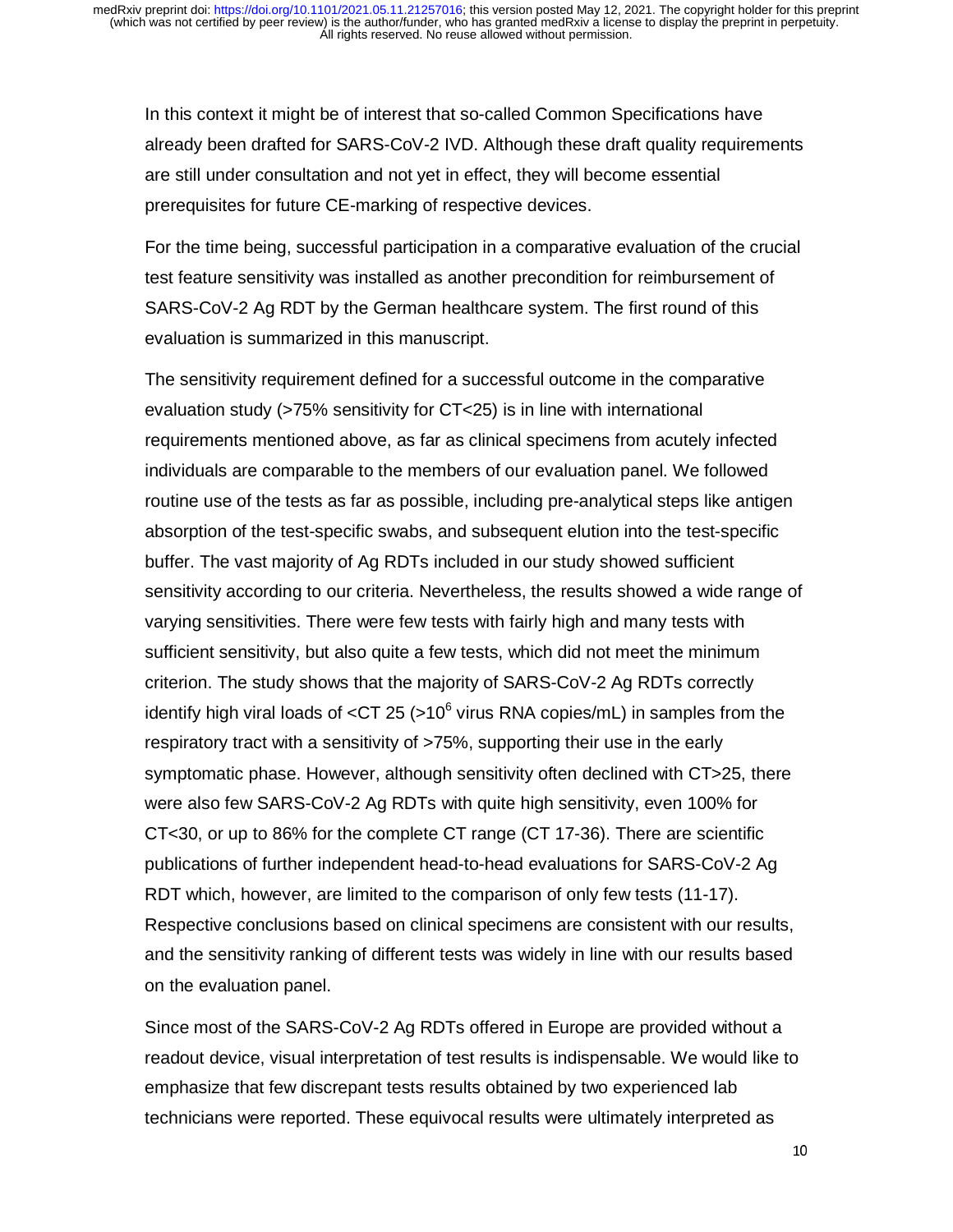reactive, in favor of the tests under investigation. However, visual readout and subjective interpretation of faint test lines, potentially caused by borderline concentration of the analyte, presents a challenge for less experienced users, e.g. lay persons using Ag RDTs as self tests.

A limitation of the study is its spot check nature since it cannot address variations between different batches of the same product, or variations between different test locations (see also the tandem publication of Puyskens et al).

In conclusion, by using the same panel for a large number of different SARS-CoV-2 Ag RDT we were able to evaluate the comparative performance of the different tests under the same conditions. The evaluation panel proved to be accurate for sensitivity differentiation of SARS-CoV-2 Ag RDTs, distinguishing better performing from less suitable tests. The continuation of the comparative evaluation is needed cope with the rapidly growing market of SARS-CoV-2 Ag RDT. Since the panel has now been exhausted, we will continue the evaluation with a new set of samples with similar features, accurately calibrated against its predecessor.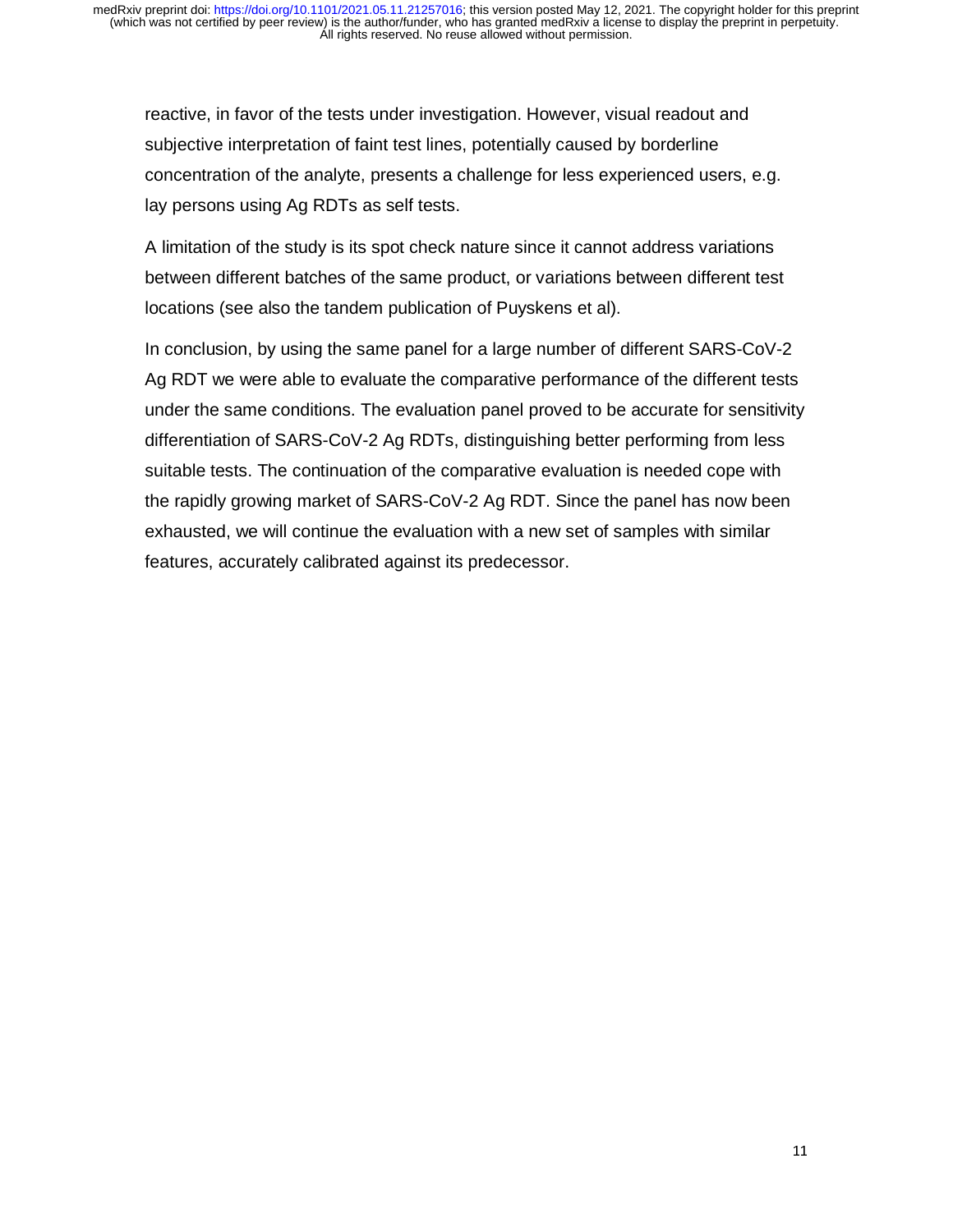## **References**

- 1) Mbunkah HA, Reinhardt J, Kafere C, Scheiblauer H, Prat I, Nübling CM (2021) In vitro diagnostics for screening the blood supply: the new European regulation for IVD and the WHO IVD prequalification programme. Vox Sang 116, 3-12. https://doi.org/10.1111/vox.12996
- 2) Paul-Ehrlich-Institut. Minimum Criteria for Rapid SARS-CoV-2 Antigen Tests. https://www.pei.de/SharedDocs/Downloads/EN/newsroomen/dossiers/minimum-criteria-for-rapid-sars-cov2-antigen-tests-01-12- 2020.pdf?\_\_blob=publicationFile&v=5
- 3) Bundesinstitut für Arzneimittel und Medizinprodukte. Liste der Antigen-Tests zum direkten Erregernachweis des Coronavirus SARS-CoV-2. https://antigentest.bfarm.de/ords/f?p=101:100:9913504321339:::::&tz=2:00
- 4) Paul-Ehrlich-Institut. Comparative Evaluation of the Sensitivity of SARS-CoV-2 Antigen Rapid Tests. https://www.pei.de/SharedDocs/Downloads/EN/newsroomen/dossiers/evaluation-sars-cov2-antigen-tests-overview-04-12- 2020.pdf? blob=publicationFile&v=42
- 5) 5) Instand. Quantitative Bezugsproben zur Verbesserung der Vergleichbarkeit und Bewertung von Laborergebnissen zum Virusgenom-Nachweis von SARS-CoV-2.
- 6) World Health Organization. Antigen-detection in the diagnosis of SARS-CoV-2 infection using rapid immunoassays. 11. 09. 2020. Interim guidance. WHO-2019-nCoV-Antigen\_Detection-2020.1-eng%20(5).pdf
- 7) US FDA. https://www.fda.gov/medical-devices/coronavirus-disease-2019 covid-19-emergency-use-authorizations-medical-devices/in-vitrodiagnostics-euas#individual-antigen
- 8) ECDC. Options for the use of rapid antigen tests for COVID-19 in the EU/EEA and the UK. 19 November 2020. Technical report. https://www.ecdc.europa.eu/sites/default/files/documents/Options-use-ofrapid-antigen-tests-for-COVID19-19-11-2020.pdf
- 9) Schweizerischer Bundesrat. SR 818.101.24 Verordnung 3 vom 19. Juni 2020 über Massnahmen zur Bekämpfung des Coronavirus (Covid-19)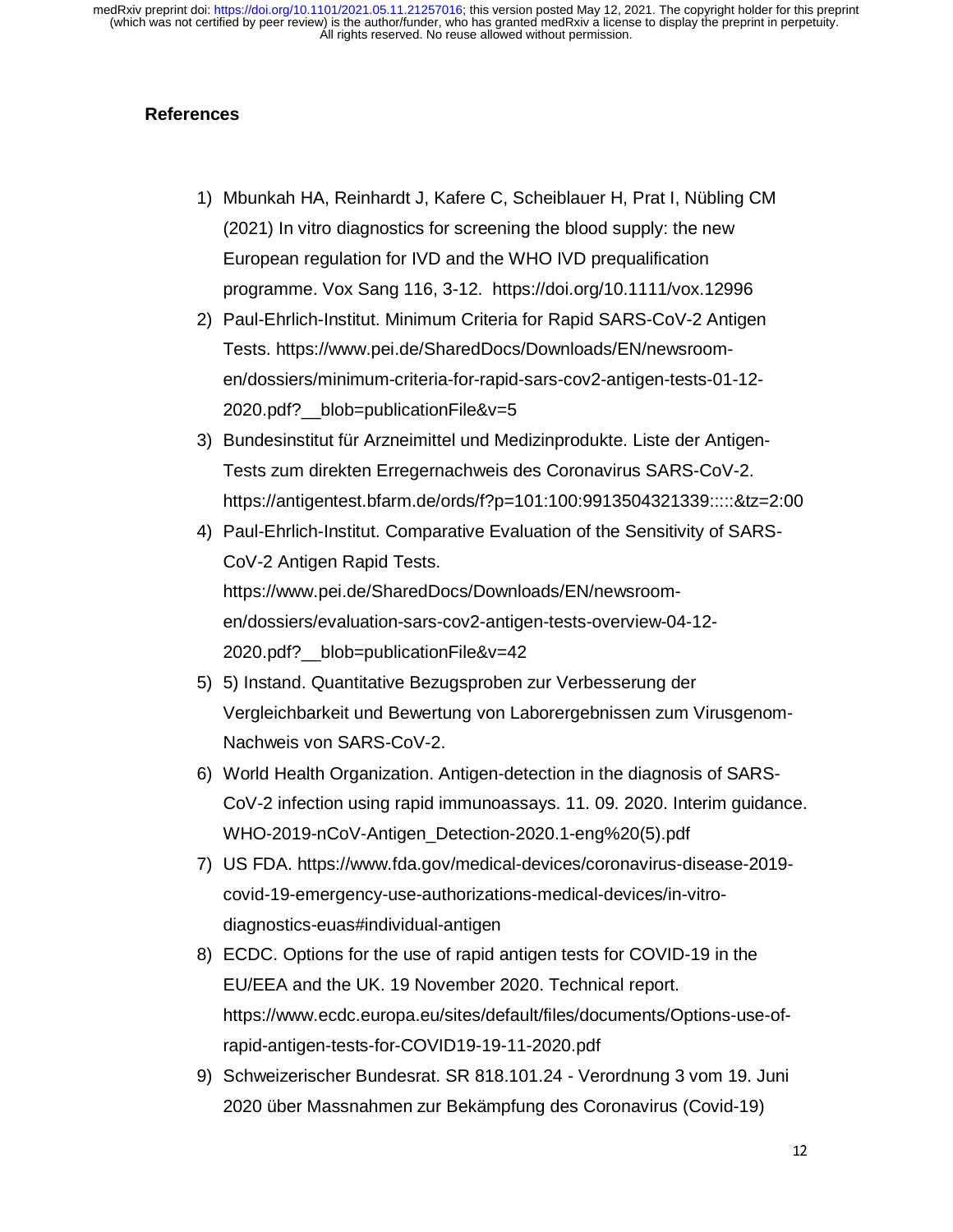(Covid-19-Verordnung 3), Anhang 5a.

https://www.fedlex.admin.ch/eli/cc/2020/438/de#annex\_5\_a

- 10) Foundation for Innovative New Diagnostics (FIND). https://www.finddx.org/sarscov2-eval-antigen/
- 11) Krüger LJ, Gaeddert M, Köppel L, Brümmer LE, Gottschalk C, Miranda IB, Schnitzler P, Kräusslich HG, Lindner AK, Nikolai O, Mockenhaupt FP, Seybold J, Corman VM, Drosten C, Pollock NR, Cubas-Atienzar AI, Kontogianni K, Collins A, Wright AH, Knorr B, Welker A, de Vos M, Sacks JA, Adams ER, Denkinger CM. Evaluation of the accuracy, ease of use and limit of detection of novel, rapid, antigen-detecting point-of-care diagnostics for SARS-CoV-2.

doi: https://doi.org/10.1101/2020.10.01.20203836 medRxiv preprint

- 12) Young S, Taylor SN, Cammarata CL, Roger-Dalbert C, Montano A, Griego-Fullbright C, Burgard C, Fernandez C, Eckert K, Andrews JC, Ren H, Allen J, Ackerman R, Cooper CK. Clinical evaluation of BD VeritorTM SARS-CoV-2 point-of-care test performance compared to PCR-based testing and versus the Sofia® 2 SARS Antigen point-of-care test. doi: https://doi.org/10.1101/2020.09.01.20185777 medRxiv preprint
- 13) Weitzel T, Legarraga P, Iruretagoyena M, Pizarro G, Vollrath V, Arao R, Munita CM, Porte L. Head-to-head comparison of four antigen-based rapid detection tests for the diagnosis of 1 SARS-CoV-2 in respiratory samples https://doi.org/10.1101/2020.05.27.119255 doi: bioRxiv preprint
- 14) Corman VM, Haage VC, Bleicker T, Schmidt ML, Mühlemann B, Zuchowski M, Karen K, Lei J, Tscheak P, Möncke-Buchner E, Müller MA, Krumbholz A, Drexler JF, Drosten C. Comparison of seven commercial SARS-CoV-2 rapid Point-of-Care Antigen tests medRxiv preprint doi: https://doi.org/10.1101/2020.11.12.20230292
- 15) Berger A, Ngo Nsoga MT, Perez-Rodriguez JF, YA Aad, Sattonnet-Roche P, Gayet-Ageron A, Jaksic C, Torriani G, Boehm E, Kronig I, Sacks JA, de Vos M, Jacquerioz Bausch F, Chappuis F, Kaiser L, Schibler M, Eckerle I. Diagnostic accuracy of two commercial SARS-CoV-2 Antigen-detecting 1 rapid tests at the point of care in community-based testing centers medRxiv preprint doi: https://doi.org/10.1101/2020.11.20.20235341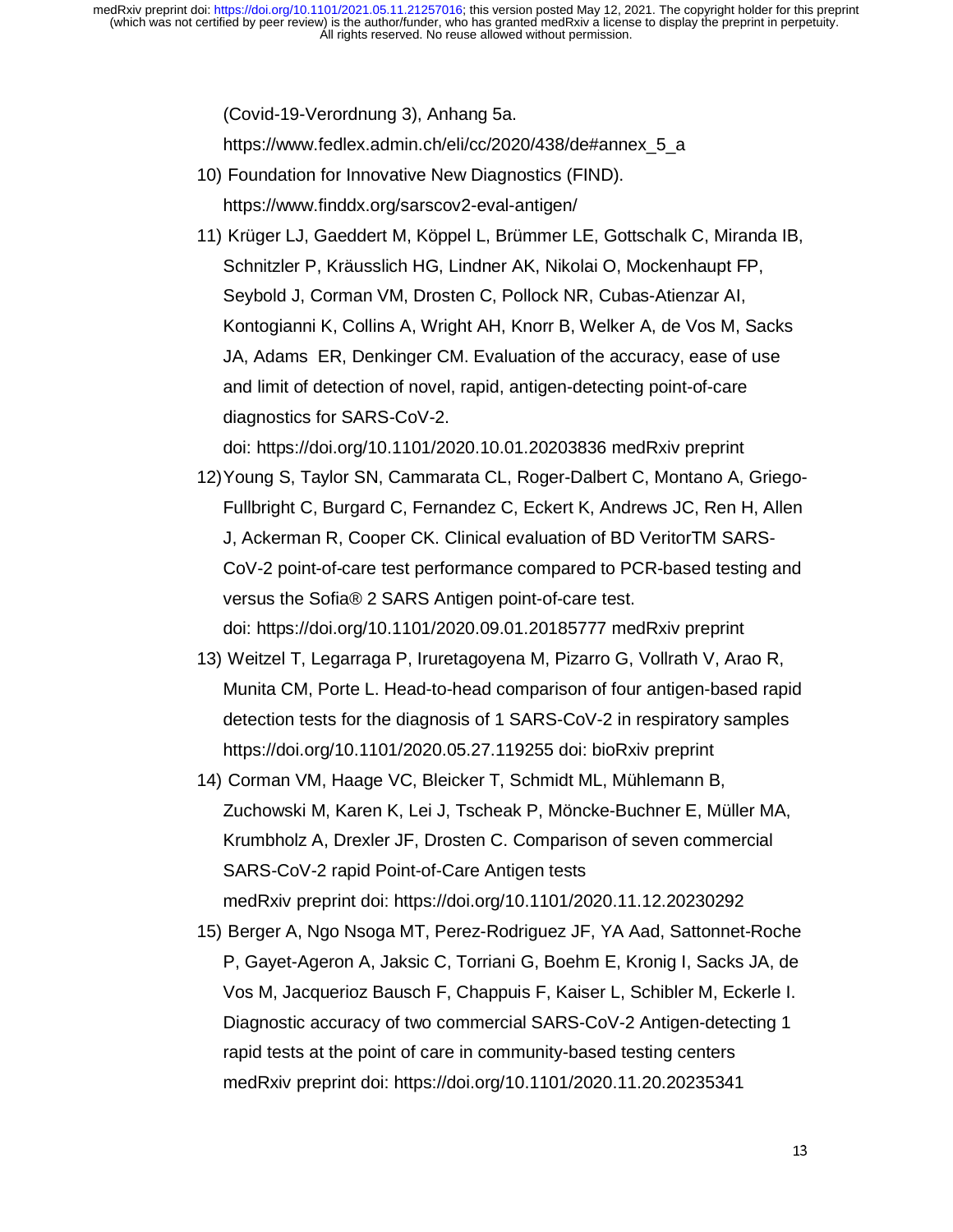- 16) Eidgenössisches Departement des Innern EDI, Bundesamt für Gesundheit BAG, Taskforce BAG Covid-19 AG Testung, Validierte SARS-CoV-2- Schnelltests nach diagnostischem Standard zur Fachanwendung https://www.bag.admin.ch/bag/de/home/medizin-undforschung/heilmittel/covid-testung.html
- 17) Dinnes J, Deeks JJ, Adriano A, Berhane S, Davenport C, Dittrich S, Emperador D, Takwoingi Y, Cunningham J, Beese S, Dretzke J, Ferrante di Ru&ano L, Harris IM, Price MJ, Taylor-Phillips S, Hoo- L, Leeflang MMG, Spijker R, Van den Bruel A.Rapid, point-of-care antigen and molecularbased tests for diagnosis of SARS-CoV-2 infection.Cochrane Database of Systematic Reviews 2020, Issue 8. Art. No.: CD013705. DOI: 10.1002/14651858.CD013705.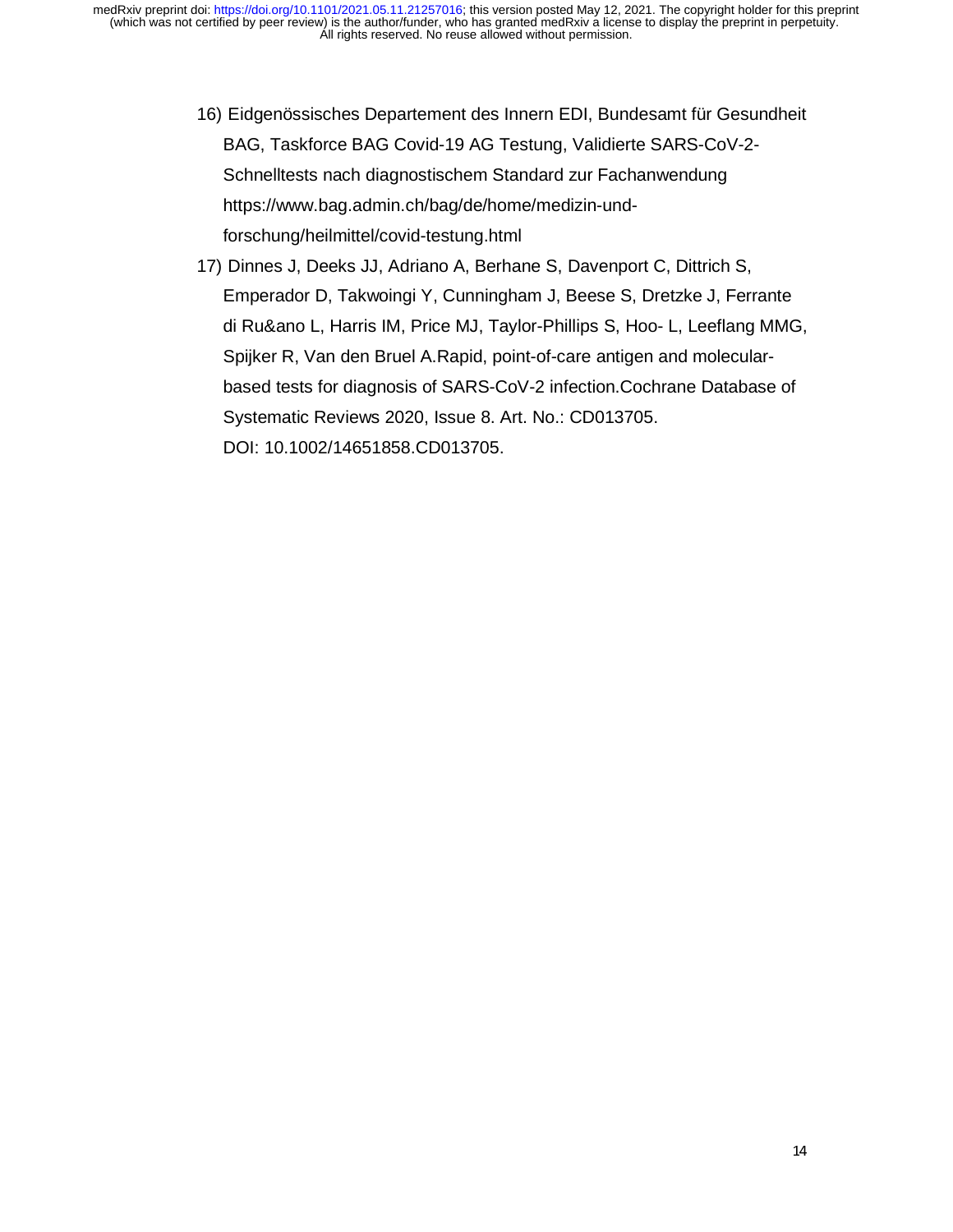### Table 1

### Comparative evaluation results of SARS-CoV-2 antigen RDT passing the sensitivity criteria

(in alphabetical order of manufacturers)

|                |                                                       |                                                                                 |         | <b>Sensitivity</b> |         |          |
|----------------|-------------------------------------------------------|---------------------------------------------------------------------------------|---------|--------------------|---------|----------|
|                | No. Manufacturer                                      | <b>Test name</b>                                                                | CT < 25 | CT 25-30           | CT > 30 | CT 17-36 |
| 1              | Abbott Rapid Diagnostics Jena GmbH                    | Panbio™COVID-19 Ag Rapid Test Device (NASOPHARYNGEAL)                           | 100,0%  | 60,9%              | 0,0%    | 64,0%    |
| $\mathbf{2}$   | ACON Biotech (Hangzhou) Co., Ltd                      | Flowflex SARS-CoV-2-Antigenschnelltest (Nasopharynxtupfer)                      | 94,1%   | 4,3%               | 0,0%    | 34,0%    |
| 3              | Aesku Diagnostics GmbH                                | Aesku Rapid SARS-CoV-2 Rapid Test                                               | 82,4%   | 17,4%              | 0,0%    | 36,0%    |
| 4              | Affimedix                                             | TestNOW <sup>®</sup> - COVID-19 Antigen                                         | 100,0%  | 47,8%              | $0.0\%$ | 58,0%    |
| 5              | Amazing Biotech (Shanghai) Co., Ltd                   | CoroVisio Covid-19 Ag Versieglungsröhrchen Teststreifen (Kolloidales Gold)      | 76,5%   | 8,7%               | 0,0%    | 30,0%    |
| 6              | Ameda Labordiagnostik GmbH                            | AMP Rapid Test SARS-CoV-2 Ag                                                    | 100,0%  | 78,3%              | 0,0%    | 70,0%    |
| $\overline{7}$ | AmonMed (Xiamen) Biotechnology Co., Ltd.              | COVID-19 Antigen Rapid Test Kit (Colloidal Gold)                                | 100,0%  | 87,0%              | 30,0%   | 80,0%    |
| 8              | Anbio (Xiamen) Biotechnology Co., Ltd                 | Rapid Covid-19 Antigen Test (Colloidal Gold)                                    | 100,0%  | 52,2%              | 0,0%    | 58,0%    |
| 9              | Anhui Deepblue Medical Technology Co., Ltd.           | COVID-19 (SARS CoV-2) Antigen Test Kit (Colloidal Gold)                         | 100,0%  | 39,1%              | $0.0\%$ | 52,0%    |
| 10             | ASAN PHARM.CO.,LTD.                                   | Asan Easy Test COVID-19 Ag                                                      | 100,0%  | 69,6%              | 0,0%    | 66,0%    |
| 11             | Atlas Link Technology Co., Ltd.                       | Nova Test SARS-CoV-2 Antigen Rapid Test Kit                                     | 100,0%  | 60,9%              | 0,0%    | 62,0%    |
| 12             | Avalun                                                | Ksmart® SARS-COV2 Antigen Rapid Test                                            | 94,1%   | 13,0%              | 0,0%    | 38,0%    |
| 13             | AXIOM Gesellschaft für Diagnostica und Biochemica mbH | Axiom Diagnostics COVID-19 Ag Schnelltest                                       | 100,0%  | 52,2%              | 0,0%    | 58,0%    |
| 14             | Azure Biotech Inc.                                    | Dia Sure Covid-19 Antigen Rapid Test Device (Nasopharyngeal/Oropharyngeal Swab) | 76,5%   | 13,0%              | 20,0%   | 36,0%    |
| 15             | <b>Becton Dickinson</b>                               | BD Veritor™ System for Rapid Detection of SARS-CoV-2                            | 83,3%   | 8,7%               | 0,0%    | 34,0%    |
| 16             | Beijing Beier Bioengineering Co., Ltd.                | Covid-19 Antigen Schnelltest                                                    | 77,8%   | 0,0%               | 0,0%    | 28,0%    |
| 17             | Beijing Hotgen Biotech Co., Ltd.                      | Novel Coronavirus 2019-nCoV Antigen Test (Colloidal gold)                       | 100,0%  | 47,8%              | 0,0%    | 56,0%    |
| 18             | Beijing Lepu Medical Technology Co., Ltd              | SARS-CoV-2 Antigen Rapid Test Kit                                               | 100,0%  | 26,1%              | 0,0%    | 46,0%    |
| 19             | Beijing Tigsun Diagnostics Co.; Ltd.                  | Tigsun COVID-19 Saliva Antigen Rapid Test                                       | 100,0%  | 87,0%              | 30,0%   | 80,0%    |
| 20             | <b>BIOMERICA Inc.</b>                                 | COVID-19-Antigen-Schnelltest (Nasopharyngeal-Abstrich)                          | 100,0%  | 30,4%              | 0,0%    | 48,0%    |
| 21             | <b>BIONOTE</b>                                        | NowCheck® COVID-19 Ag Test                                                      | 100,0%  | 65,2%              | 0,0%    | 66,0%    |
| 22             | <b>BioRepair GmbH</b>                                 | Covid 19 Antigen Schnelltest                                                    | 100,0%  | 78,3%              | 0,0%    | 70,0%    |
| 23             | <b>BIOSYNEX SWISS SA</b>                              | BIOSYNEX COVID-19 Ag BSS                                                        | 100,0%  | 78,3%              | 11,1%   | 74,0%    |
| 24             | BTNX, Inc. (Biotrend Chemikalien Gmbh)                | Rapid Response COVID-19 Rapid Test Device                                       | 94,1%   | 13,0%              | 10,0%   | 40,0%    |
| 25             | Chil Tibbi Mal. San. Tic. Ltd. Şti                    | COVID-19 Antigen Schnell Test (Nasopharyngeal / Oropharyngeal Tupfer Kassette)  | 100,0%  | 60,9%              | 0.0%    | 62,0%    |
| 26             | Core Technology Co., Ltd.                             | Canea COVID-19 Antigen Schnelltest                                              | 88,2%   | 26,1%              | 0,0%    | 42,0%    |
| 27             | DNA Diagnostic A/S.                                   | Covid-19 Antigen Detection Kit                                                  | 100,0%  | 39,1%              | 10,0%   | 54,0%    |
| 28             | <b>Edinburgh Genetics Limited</b>                     | Edinburgh Genetics ActivXpress+ COVID-19 Antigen Complete Testing Kit           | 100,0%  | 34,8%              | 0,0%    | 50,0%    |
| 29             | Eurobio Scientific                                    | EBS SARS-CoV-2 Ag Rapid Test                                                    | 94,1%   | 34,8%              | 0,0%    | 48,0%    |
| 30             | Fujirebio Inc. (Mast Diagnostica GmbH)                | ESPLINE® SARS-CoV-2                                                             | 100,0%  | 21,7%              | 0,0%    | 46,0%    |
| 31             | Genrui Biotech Inc.                                   | Genrui SARS-CoV-2 Antigen Test Kit (Colloidal Gold)                             | 94,1%   | 56,5%              | 0,0%    | 58,0%    |
| 32             | GenSure Biotech Inc.                                  | DIA-COVID® COVID-19 Ag Rapid Test Kit                                           | 94,1%   | 13,0%              | 0,0%    | 38,0%    |
| 33             | Getein Biotech, Inc.                                  | One Step Test for SARS-CoV-2 Antigen (Colloidal Gold)                           | 100,0%  | 82,6%              | 0,0%    | 72,0%    |
| 34             | Green Cross Medical Science Corp. (Weko Pharma GmbH)  | Genedia W Covid-19 Ag                                                           | 83,3%   | 8,7%               | $0.0\%$ | 34,0%    |
| 35             | Guangdong Hecin Scientific, Inc.                      | 2019-nCoV Antigen Test Kit(colloidal gold method)                               | 82,4%   | 13,0%              | 0,0%    | 34,0%    |
| 36             | Guangdong Wesail Biotech Co., Ltd.                    | COVID-19 Ag Test Kit                                                            | 100,0%  | 52,2%              | 11,1%   | 62,0%    |
| 37             | Guangzhou Wondfo Biotech Co. Ltd                      | Wondfo SARS-CoV-2 Antigen Test (Lateral Flow Method)                            | 88,2%   | 0,0%               | 0,0%    | 30,0%    |
| 38             | Hangzhou Clongene Biotech Co., Ltd.                   | Clungene COVID-19 Antigen Rapid Test                                            | 94,4%   | 34,8%              | 0,0%    | 50,0%    |
| 39             | Hangzhou Immuno Biotech Co., Ltd.                     | IMMUNOBIO SARS-CoV-2 Antigen-Schnelltest (COVID-19 Ag)                          | 88,2%   | 13,0%              | $0.0\%$ | 36,0%    |
| 40             | Hangzhou Laihe Biotech Co., Ltd. (Lissner Qi GmbH)    | Lyher Novel Coronavirus (COVID-19) Antigen Test Kit (Colloidal Gold)            | 94,4%   | 17,4%              | 0,0%    | 42,0%    |
| 41             | Hangzhou Lysun Biotechnology Co., Ltd.                | Lysun COVID-19 Antigen Rapid Test Device (Colloidal Gold)                       | 100,0%  | 78,3%              | 0.0%    | 70,0%    |
| 42             | Hangzhou Testsea Biotechnology Co., Ltd               | Testsealabs® Rapid Test Kit COVID-19 Antigen Test Cassette                      | 100.0%  | 47.8%              | 0.0%    | 56.0%    |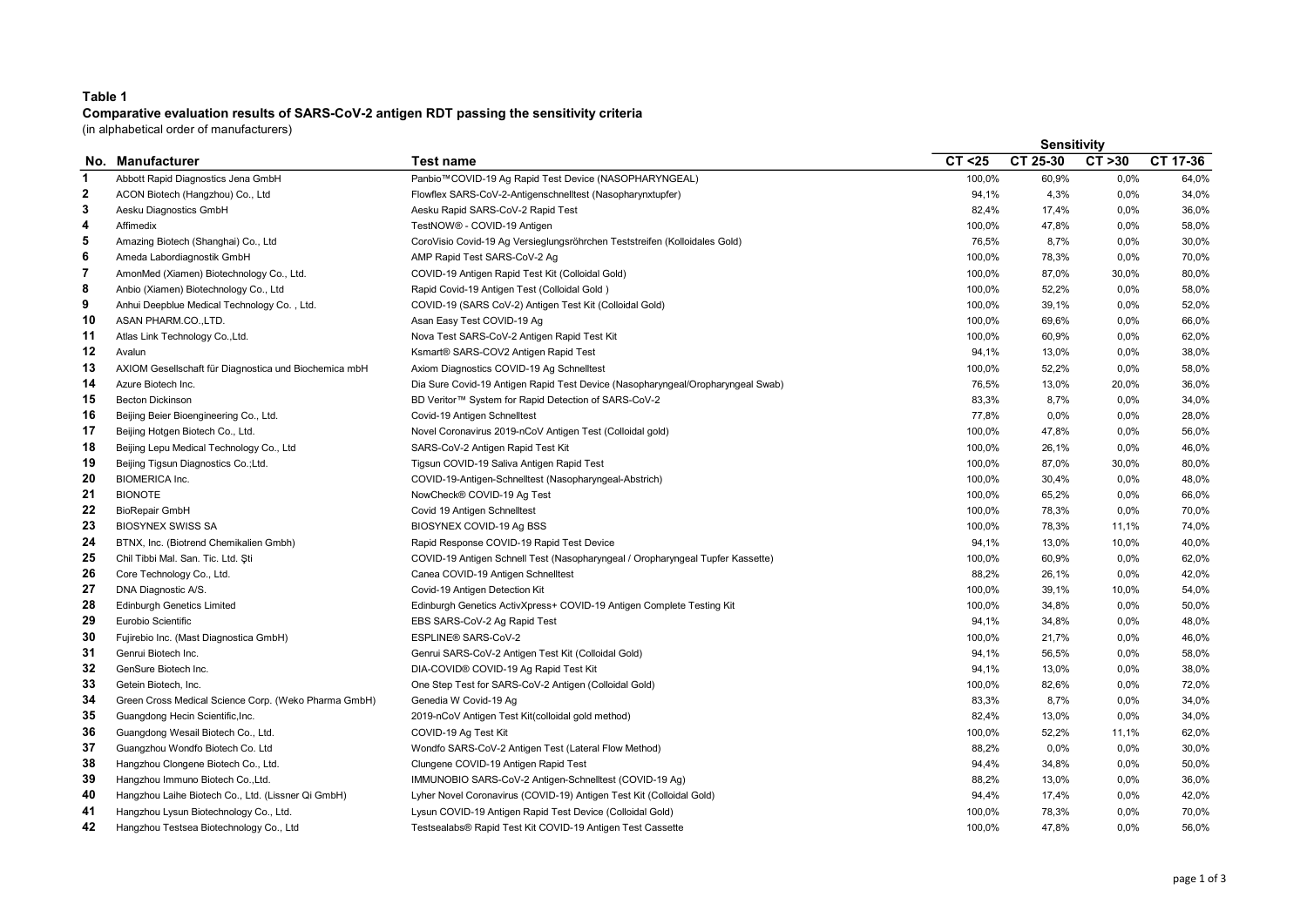|     |                                                                                                                  |                                                                                                    |         |          | <b>Sensitivity</b> |          |  |
|-----|------------------------------------------------------------------------------------------------------------------|----------------------------------------------------------------------------------------------------|---------|----------|--------------------|----------|--|
| No. | <b>Manufacturer</b>                                                                                              | <b>Test name</b>                                                                                   | CT < 25 | CT 25-30 | CT > 30            | CT 17-36 |  |
| 43  | Humasis Co., Ltd.                                                                                                | Humasis COVID-19 Ag Test                                                                           | 88,2%   | 21,7%    | 0,0%               | 40,0%    |  |
| 44  | <b>IVC Pragen Healthcare</b>                                                                                     | GenBody COVID-19 Ag                                                                                | 94,4%   | 26,1%    | 0,0%               | 46,0%    |  |
| 45  | Jiangsu Diagnostics Biotechnology Co., Ltd                                                                       | COVID-19 Antigen Rapid Test Cassette (Colloidal Gold)                                              | 100.0%  | 78.3%    | 0.0%               | 68.0%    |  |
| 46  | Jiangsu Medomics Medical Technology Co., Ltd                                                                     | SARS-CoV-2-Antigen-Testkit (LFIA)                                                                  | 94.1%   | 21,7%    | 0.0%               | 42.0%    |  |
| 47  | Joinstar Biomedical Technology Co., Ltd (CIV care impuls Vertrieb) COVID-19 Antigen Schnelltest (Colloidal Gold) |                                                                                                    | 100,0%  | 60,9%    | 0,0%               | 64,0%    |  |
| 48  | Labnovation Technologies, Inc.                                                                                   | Labnovation SARS-CoV-2 Antigen Rapid Test Kit (Immunochromatography)                               | 94,1%   | 17,4%    | 0,0%               | 40,0%    |  |
| 49  | Lumigenex (Suzhou) Co., Ltd.                                                                                     | PocRoc SARS-CoV-2, Antigen Schnelltest Set (Kolloidales Gold)                                      | 100,0%  | 65,2%    | 0,0%               | 64,0%    |  |
| 50  | LumiQuick Diagnostics, Inc.                                                                                      | QuickProfile Covid-19 Antigen Test Card                                                            | 100,0%  | 91,3%    | 20,0%              | 80,0%    |  |
| 51  | LumiraDX                                                                                                         | LumiraDx SARS-CoV-2 Ag Test                                                                        | 100,0%  | 52,2%    | 0,0%               | 60,0%    |  |
| 52  | <b>MEDsan GmbH</b>                                                                                               | MEDsan® SARS-CoV-2 Antigen Rapid Test                                                              | 100,0%  | 47,8%    | 0.0%               | 58,0%    |  |
| 53  | Merlin Biomedical (Xiamen) Co., Ltd.                                                                             | SARS-CoV-2 Antigen Rapid Test Cassette                                                             | 100,0%  | 82,6%    | 0,0%               | 72,0%    |  |
| 54  | Mölab GmbH                                                                                                       | mö-screen Corona Antigen Test                                                                      | 100,0%  | 47,8%    | 0,0%               | 58,0%    |  |
| 55  | MP Biomedicals Germany GmbH                                                                                      | Rapid SARS-CoV-2 Antigen Test Card                                                                 | 100,0%  | 43,5%    | 0.0%               | 54,0%    |  |
| 56  | nal von minden gmbh                                                                                              | NADAL® COVID-19 Ag Schnelltest                                                                     | 83,3%   | 13,0%    | 0,0%               | 36,0%    |  |
| 57  | Nanjing Norman Biological Technology Co., Ltd                                                                    | Novel Coronavirus (2019-nCOV) Antigen Testing Kit (Colloidal Gold)                                 | 94,1%   | 26,1%    | 0,0%               | 44,0%    |  |
| 58  | NanoEntek Inc                                                                                                    | FREND™ COVID-19 Ag                                                                                 | 88,2%   | 8,7%     | 0,0%               | 34,0%    |  |
| 59  | Nantong Diagnos Biotechnology Co., Ltd.                                                                          | COVID-19 Antigen Saliva Test Kit (Colloidal Gold)                                                  | 100,0%  | 56,5%    | 0.0%               | 60,0%    |  |
| 60  | New Gene (Hangzhou) Bioengineering Co., Ltd.                                                                     | Covid-19-Antigen-Testkit                                                                           | 100,0%  | 87,0%    | 20,0%              | 78,0%    |  |
| 61  | Novatech Tibbi Cihaz Ürünleri San. Ve Tic.A.S.                                                                   | novacheck®-Ag SARS-CoV-2 Covid-19 Antigen Rapid Test                                               | 94,1%   | 21,7%    | 0.0%               | 42.0%    |  |
| 62  | Oncosem Onkolojik Sistemler San. Ve Tic. A.S.                                                                    | CAT Antigen Covid Rapid Test                                                                       | 94,1%   | 30,4%    | 0.0%               | 46,0%    |  |
| 63  | PCL, Inc.                                                                                                        | PCL COVID19 Ag Gold Saliva                                                                         | 100,0%  | 52,2%    | 0,0%               | 58,0%    |  |
| 64  | PerGrande BioTech Development Co., Ltd.                                                                          | SARS-CoV-2 Antigen Detection Kit (Colloidal Gold Immunochromatographic Assay)                      | 100.0%  | 17,4%    | 0.0%               | 42.0%    |  |
| 65  | Precision Biosensor Inc. (Axon Lab AG)                                                                           | Exdia COVID-19-Ag-Test                                                                             | 100,0%  | 60,9%    | 0.0%               | 64,0%    |  |
| 66  | ProGnosis Biotech                                                                                                | Rapid Test Ag 2019-nCoV                                                                            | 94,1%   | 65,2%    | 10,0%              | 64,0%    |  |
| 67  | <b>Quidel Corporation</b>                                                                                        | Sofia SARS Antigen FIA                                                                             | 88,9%   | 8,7%     | 0,0%               | 36,0%    |  |
| 68  | Qingdao Hightop Biotech Co., Ltd.                                                                                | Hightop SARS-CoV-2 (Covid-19) Antigen Rapid Test                                                   | 100,0%  | 43,5%    | 0,0%               | 54,0%    |  |
| 69  | R-Biopharm AG                                                                                                    | RIDA®QUICK SARS-CoV-2 Antigen                                                                      | 100,0%  | 17,4%    | 0,0%               | 44,0%    |  |
| 70  | Safecare Biotech Hangzhou Co., Ltd.                                                                              | Safecare COVID-19 Ag Rapid Test Kit (Swab)                                                         | 100,0%  | 60,9%    | 0,0%               | 62,0%    |  |
| 71  | Salofa OY                                                                                                        | salocor SARS-CoV-2 Antigen Rapid Test Cassette (Nasopharyngeal swab)                               | 82,4%   | 13,0%    | 0.0%               | 34,0%    |  |
| 72  | ScheBo Biotech AG                                                                                                | ScheBo SARS-CoV-2 Quick Antigen                                                                    | 100,0%  | 91,3%    | 10,0%              | 78,0%    |  |
| 73  | SD BIOSENSOR (Roche Diagnostics GmbH)                                                                            | SARS-CoV-2 Rapid Antigen Test                                                                      | 88,9%   | 30,4%    | 0,0%               | 46,0%    |  |
| 74  | SD BIOSENSOR                                                                                                     | STANDARD™ Q COVID-19 Ag Test                                                                       | 88,9%   | 30,4%    | 0.0%               | 46,0%    |  |
| 75  | <b>SD BIOSENSOR</b>                                                                                              | STANDARD™ F COVID-19 Ag FIA                                                                        | 100,0%  | 65,2%    | 0,0%               | 66,0%    |  |
| 76  | SGA Mühendislik DAN. EG. Icve DIS.Ltd.STI                                                                        | V-Chek SARS-CoV-2 Rapid Ag Test Kit (Colloidal Gold)                                               | 94,1%   | 26,1%    | 0.0%               | 44,0%    |  |
| 77  | Shenzhen Lvshiyuan Biotechnology Co., Ltd.                                                                       | Green Spring SARS-CoV-2 Antigen Rapid Test Kit (Colloidal Gold)                                    | 100.0%  | 95,7%    | 40.0%              | 86.0%    |  |
| 78  | Shenzhen Microprofit Biotech Co., Ltd                                                                            | fluorecare COVID-19 SARS-CoV-2 Spike Protein Test Kit (Colloidal Gold Chromatographic Immunoassay) | 100,0%  | 47,8%    | 10.0%              | 58.0%    |  |
| 79  | Shenzhen Watmind Medical Co., Ltd.                                                                               | SARS-CoV-2 Ag Diagnostic Test Kit (Colloidal Gold)                                                 | 100,0%  | 95,7%    | 20,0%              | 82,0%    |  |
| 80  | Shenzhen Watmind Medical Co., Ltd.                                                                               | SARS-CoV-2 Ag Diagnostic Test Kit (Immuno-fluorescence)                                            | 100,0%  | 60,9%    | 0,0%               | 62,0%    |  |
| 81  | Shenzhen Zhenrui Biotech co.Ltd.                                                                                 | Zhenrui COVID-19 (SARS-COV-2) Antigen Test Kits                                                    | 82,4%   | 13,0%    | 0.0%               | 34,0%    |  |
| 82  | Siemens Healthineers                                                                                             | CLINITEST® Rapid COVID-19 Antigen Test                                                             | 100,0%  | 87,0%    | 0,0%               | 76,0%    |  |
| 83  | Sugentech, Inc.                                                                                                  | SGTi-flex COVID-19 Ag                                                                              | 100,0%  | 73,9%    | 0,0%               | 68,0%    |  |
| 84  | Toda Pharma                                                                                                      | Toda Coronadiag Ag                                                                                 | 100,0%  | 95,7%    | 40,0%              | 86,0%    |  |
| 85  | Triplex International Biosciences (China) Co., Ltd.                                                              | SARS-CoV-2 Antigen Rapid Test Kit                                                                  | 100,0%  | 87,0%    | 20,0%              | 78,0%    |  |
| 86  | ulti med Products (Deutschland) GmbH                                                                             | COVID-19 Antigen Speicheltest (Immunochromatographie)                                              | 100,0%  | 95,7%    | 20,0%              | 82,0%    |  |
| 87  | Vitrosens Biyoteknoloji Ltd. Sti                                                                                 | RapidFor SARS-CoV-2 Rapid Antigen Test Colloidal Gold                                              | 100,0%  | 30,4%    | 0.0%               | 48,0%    |  |
|     |                                                                                                                  |                                                                                                    |         |          |                    |          |  |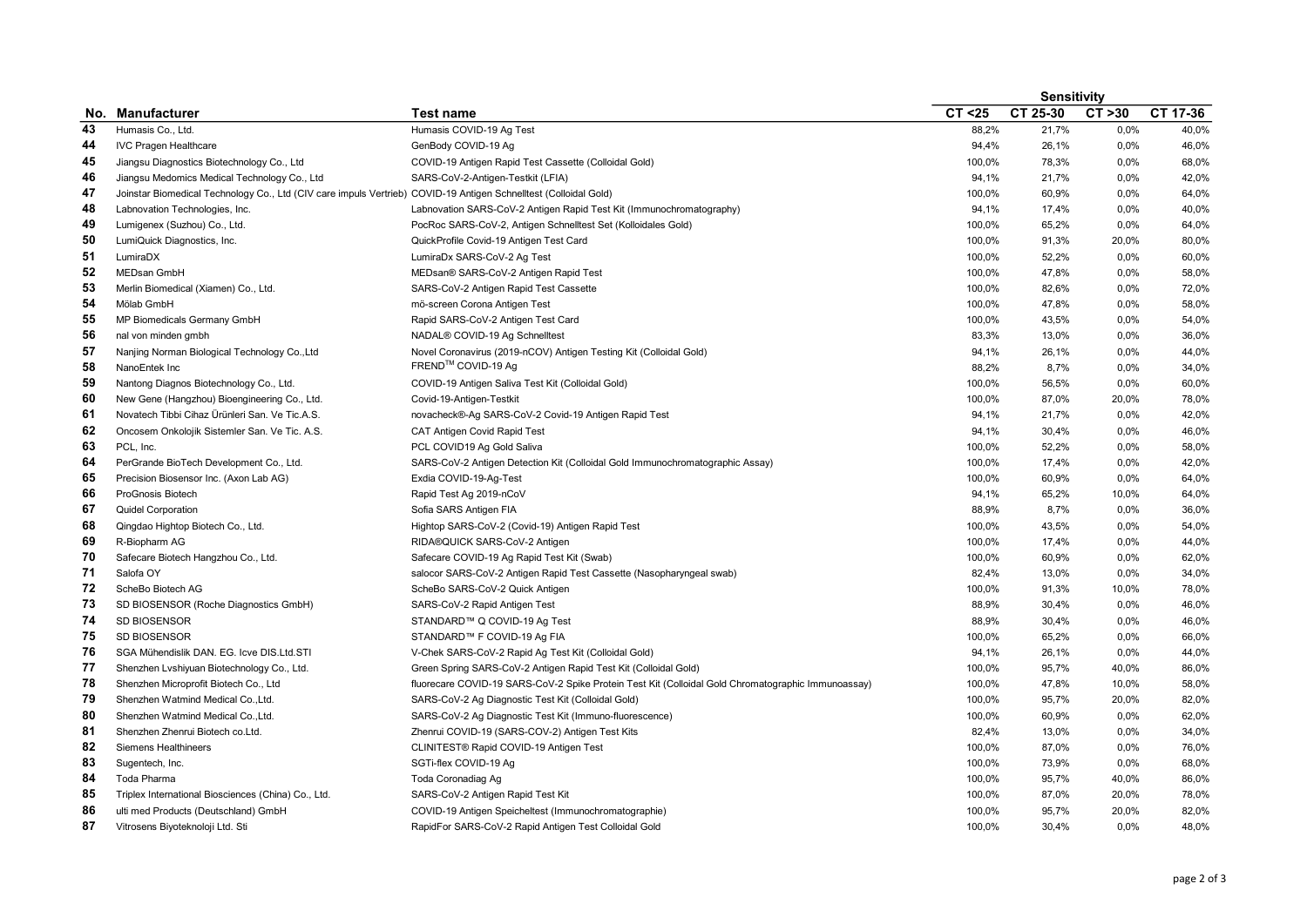|     |                                                                  |                                                         |         | Sensitivity |         |          |
|-----|------------------------------------------------------------------|---------------------------------------------------------|---------|-------------|---------|----------|
| No. | Manufacturer                                                     | Test name                                               | CT < 25 | CT 25-30    | CT > 30 | CT 17-36 |
| 88  | Wantai (Beijing Wantai Biological Pharmacy Enterprise Co., Ltd.) | SARS-CoV-2 Ag Rapid Test (FIA)                          | 100.0%  | 78,3%       | $0.0\%$ | 72,0%    |
| 89  | Wuhan EasyDiagnosis Biomedicine Co., Ltd                         | COVID-19 (SARS-CoV-2) Antigen Test Kit                  | 100.0%  | 73,9%       | $0.0\%$ | 68,0%    |
| 90  | Wuhan Life Origin Biotech Joint Stock Co., Ltd.                  | SARS-CoV-2 Antigen Assay Kit (Immunochromatography)     | 100,0%  | 56,5%       | 0,0%    | 60,0%    |
| 91  | Wuhan UNscience Biotechnology Co., Ltd.                          | SARS-CoV-2 Antigen Rapid Test Kit                       | 88.2%   | 17,4%       | $0.0\%$ | 38,0%    |
| 92  | Xiamen Boson Biotech Co., Ltd                                    | SARS-CoV-2 Antigen Schnelltest                          | 100,0%  | 43,5%       | $0.0\%$ | 54,0%    |
| 93  | Xiamen WIZ Biotech Co., Ltd.                                     | Wizbiotech SARS-CoV-2 Antigen Rapid Test                | 88,2%   | 13,0%       | $0.0\%$ | 36,0%    |
| 94  | Zet Medikal Tekstil Dis Ticaret Ltd. STI.                        | softec SARS COV-2 (Covid-19) Antigen Test Kit           | 82,4%   | 21,7%       | 10,0%   | 40,0%    |
| 95  | Zhejiang Anji Saianfu Biotech Co., Ltd.                          | reOpenTest COVID-19 Antigen Rapid Test (Colloidal Gold) | 94,1%   | 30,4%       | $0.0\%$ | 46,0%    |
| 96  | Zhejiang Orient Gene Biotech Co., Ltd                            | Coronavirus Ag Rapid Test Cassette (Swab)               | 100.0%  | 87,0%       | $0.0\%$ | 76.0%    |